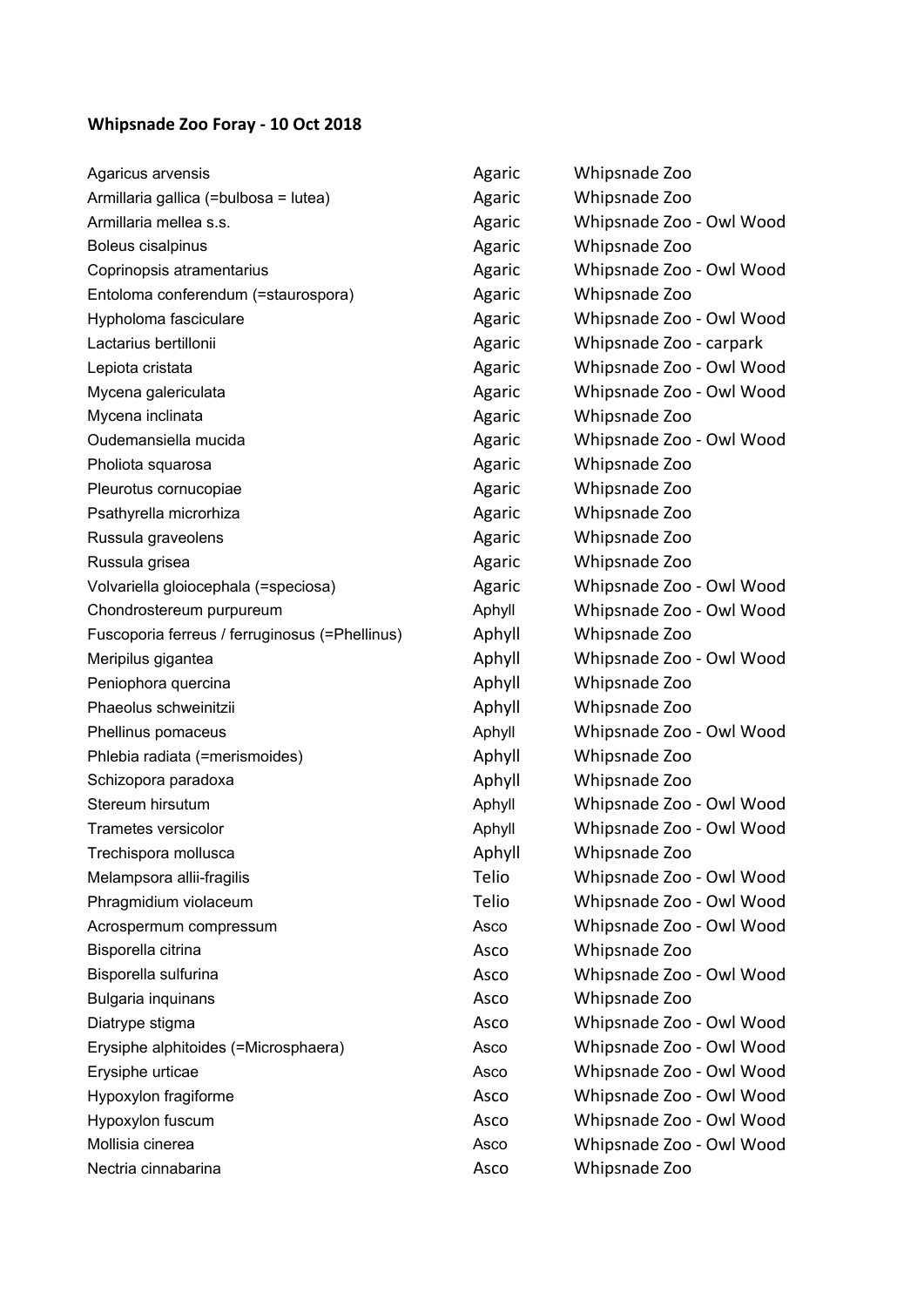Sawadea bicornis and a series are a series and as Asco Mexico Whipsnade Zoo Lycoperdon nigrescens (=foetidum) Gastero Whipsnade Zoo Scleroderma areolatum Gastero Whipsnade Zoo Scleroderma verrucosum and a series of Gastero Whipsnade Zoo Dendryphion comosum and the Controller Hypho Whipsnade Zoo Penicillium brevicompactum example and Hypho Whipsnade Zoo Ramularia calcea **National Community** Ramularia calcea **Hypho** Whipsnade Zoo Arcyria denudata Myxo Whipsnade Zoo Stemonitis fusca and a metal metal metal metal Myxo Whipsnade Zoo

Neoerysiphe galeopsidis (=Erysiphe) Asco Whipsnade Zoo - Owl Wood Phomopsis pterophila Asco Whipsnade Zoo - Owl Wood Rhytisma acerinum **Asco** Whipsnade Zoo - Owl Wood Xylaria hypoxylon Asco Whipsnade Zoo - Owl Wood Calocera cornea Hetero Whipsnade Zoo ‐ Owl Wood Exidia nucleata (=Myxarium) and a metero hetero whipsnade Zoo - Owl Wood Pandora neoaphidis **Pandora neoaphidis** Hypho Whipsnade Zoo - Butterfly House Periconia cookei **Network** Hypho Whipsnade Zoo - Owl Wood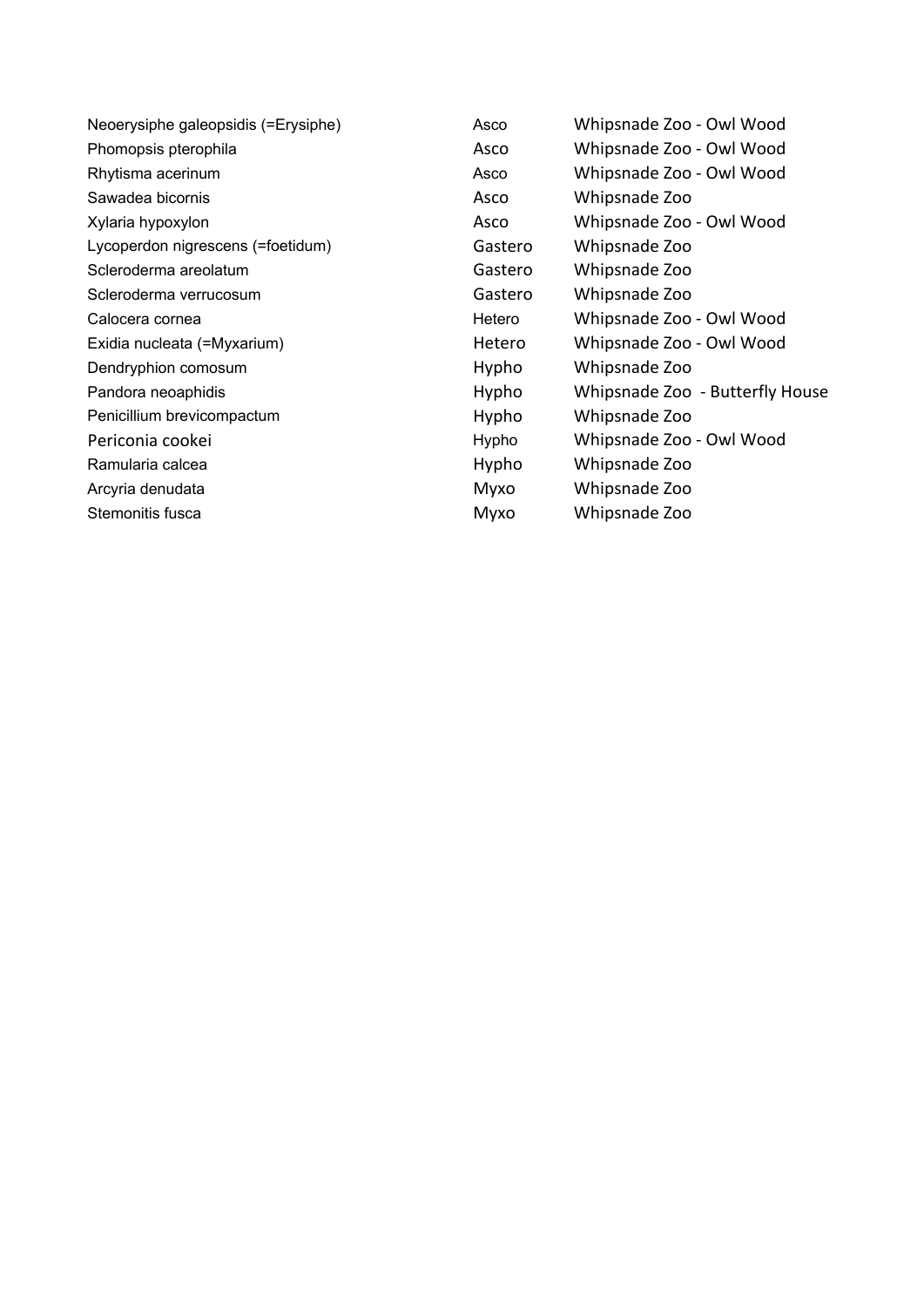| TL0117   |                      |               | 10-Oct-2018 |
|----------|----------------------|---------------|-------------|
| TL0117   |                      |               | 10-Oct-2018 |
| TL0017   |                      |               | 10-Oct-2018 |
| TL0117   |                      |               | 10-Oct-2018 |
| TL0017   |                      |               | 10-Oct-2018 |
| TL0117   |                      |               | 10-Oct-2018 |
| TL0017   |                      |               | 10-Oct-2018 |
| TL003179 |                      |               | 10-Oct-2018 |
| TL0017   |                      |               | 10-Oct-2018 |
| TL0017   |                      |               | 10-Oct-2018 |
| TL0117   | Quercus robur        | stump         | 10-Oct-2018 |
| TL0017   | Fagus sylvatica      | fallen branch | 10-Oct-2018 |
| TL0117   |                      |               | 10-Oct-2018 |
| TL0117   |                      |               | 10-Oct-2018 |
| TL0117   |                      |               | 10-Oct-2018 |
| TL0117   |                      |               | 10-Oct-2018 |
| TL011175 |                      |               | 10-Oct-2018 |
| TL0017   |                      |               | 10-Oct-2018 |
| TL0017   |                      |               | 10-Oct-2018 |
| TL0117   |                      |               | 10-Oct-2018 |
| TL0017   |                      |               | 10-Oct-2018 |
| TL0117   |                      |               | 10-Oct-2018 |
| TL0117   |                      |               | 10-Oct-2018 |
| TL0017   | Prunus cerasus       | living tree   | 10-Oct-2018 |
| TL0117   |                      |               | 10-Oct-2018 |
| TL0117   |                      |               | 10-Oct-2018 |
| TL0017   |                      |               | 10-Oct-2018 |
| TL0017   |                      |               | 10-Oct-2018 |
| TL0117   |                      |               | 10-Oct-2018 |
| TL0017   | Salix fragilis       | living leaves | 10-Oct-2018 |
| TL0017   | Rubus fruticosus agg | living leaves | 10-Oct-2018 |
| TL0017   | Urtica dioica        | dead stems    | 10-Oct-2018 |
| TL0117   |                      |               | 10-Oct-2018 |
| TL0017   | Diatrype stigma      | stroma        | 10-Oct-2018 |
| TL0117   |                      |               | 10-Oct-2018 |
| TL0017   |                      |               | 10-Oct-2018 |
| TL0017   | Quercus robur        | living leaves | 10-Oct-2018 |
| TL0017   | Urtica dioica        | living leaves | 10-Oct-2018 |
| TL0017   | Fagus sylvatica      | fallen branch | 10-Oct-2018 |
| TL0017   | Corylus avellana     | fallen branch | 10-Oct-2018 |
| TL0017   |                      | rotting wood  | 10-Oct-2018 |
| TL0117   |                      |               | 10-Oct-2018 |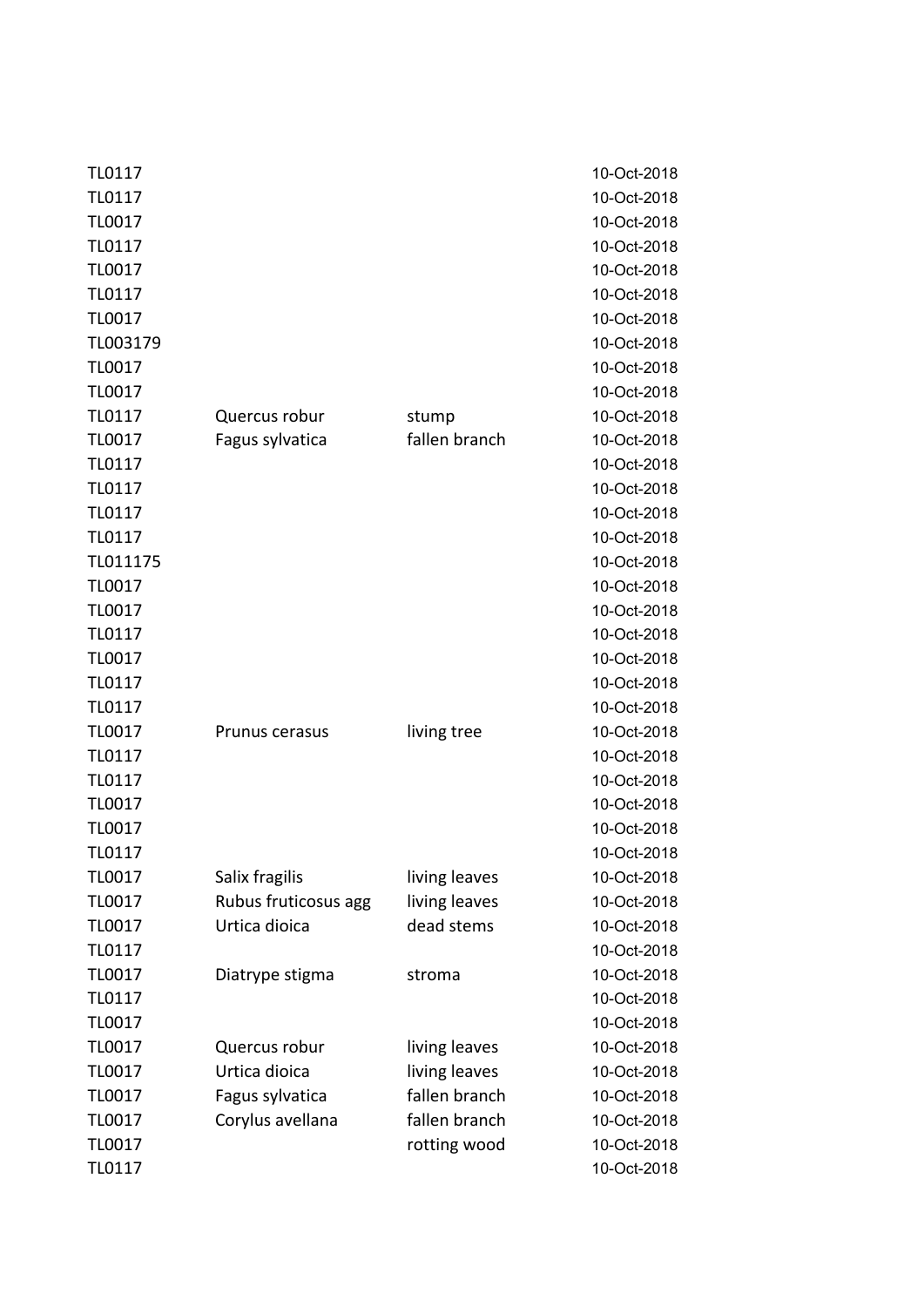| TL0017        | Ballota nigra         | living leaves        | 10-Oct-2018 |
|---------------|-----------------------|----------------------|-------------|
| <b>TL0017</b> | Fraxinus excelsior    | fallen fruits        | 10-Oct-2018 |
| <b>TL0017</b> | Acer pseudoplatanus   | living leaves        | 10-Oct-2018 |
| TL0117        |                       |                      | 10-Oct-2018 |
| <b>TL0017</b> |                       |                      | 10-Oct-2018 |
| TL0117        |                       |                      | 10-Oct-2018 |
| TL0117        |                       |                      | 10-Oct-2018 |
| TL0117        |                       |                      | 10-Oct-2018 |
| <b>TL0017</b> |                       | rotting wood         | 10-Oct-2018 |
| <b>TL0017</b> |                       | rotting wood         | 10-Oct-2018 |
| TL0117        | Urtica dioica         | dead stem            | 10-Oct-2018 |
| TL005176      | Neomyzus circumflexus | dead aphid           | 10-Oct-2018 |
| TL0117        |                       | rotting fungal fruit | 10-Oct-2018 |
| <b>TL0017</b> | Urtica dioica         | dead stems           | 10-Oct-2018 |
| TL0117        | Glechoma hederacea    | living leaves        | 10-Oct-2018 |
| TL0117        |                       |                      | 10-Oct-2018 |
| TL0117        |                       |                      | 10-Oct-2018 |
|               |                       |                      |             |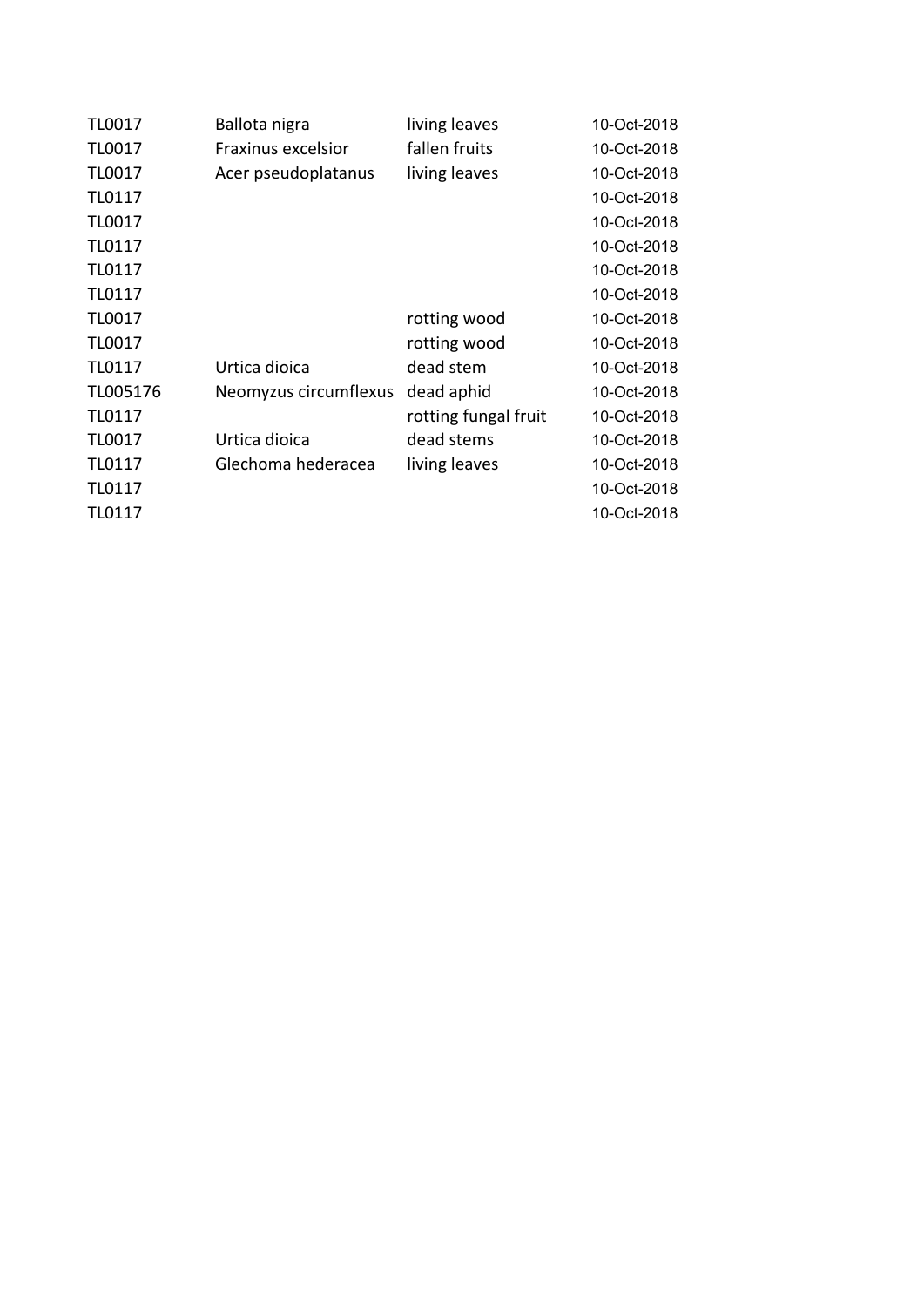| H&BFG/BFG foray  | Alan R. Outen    |
|------------------|------------------|
| H&BFG/BFG foray  | Alan R. Outen    |
| H&BFG/BFG foray  | Alan R. Outen    |
| H&BFG/BFG foray  | Steve Kelly      |
| H&BFG/BFG foray  | Derek J. Schafer |
| H&BFG/BFG foray  | Alan R. Outen    |
| H&BFG/BFG foray  | Alan R. Outen    |
| H&BFG/BFG foray  | Steve Kelly      |
| H&BFG/BFG foray  | Alan R. Outen    |
| H&BFG/BFG foray  | Alan R. Outen    |
| H&BFG/BFG foray  | Alan R. Outen    |
| H&BFG/ BFG foray | Alan R. Outen    |
| H&BFG/BFG foray  | Alan R. Outen    |
| H&BFG/BFG foray  | Alan R. Outen    |
| H&BFG/BFG foray  | Alan R. Outen    |
| H&BFG/BFG foray  | Margaret Kelly   |
| H&BFG/BFG foray  | Margaret Kelly   |
| H&BFG/BFG foray  | Alan R. Outen    |
| H&BFG/BFG foray  | Alan R. Outen    |
| H&BFG/BFG foray  | Alan R. Outen    |
| H&BFG/BFG foray  | Alan R. Outen    |
| H&BFG/ BFG foray | Alan R. Outen    |
| H&BFG/BFG foray  | Alan R. Outen    |
| H&BFG/BFG foray  | Alan R. Outen    |
| H&BFG/BFG foray  | Alan R. Outen    |
| H&BFG/BFG foray  | Alan R. Outen    |
| H&BFG/BFG foray  | Alan R. Outen    |
| H&BFG/BFG foray  | Alan R. Outen    |
| H&BFG/BFG foray  | Alan R. Outen    |
| H&BFG/BFG foray  | Alan R. Outen    |
| H&BFG/BFG foray  | Alan R. Outen    |
| H&BFG/BFG foray  | Alan R. Outen    |
| H&BFG/BFG foray  | Alan R. Outen    |
| H&BFG/BFG foray  | Alan R. Outen    |
| H&BFG/BFG foray  | Alan R. Outen    |
| H&BFG/BFG foray  | Alan R. Outen    |
| H&BFG/BFG foray  | Alan R. Outen    |
| H&BFG/BFG foray  | Alan R. Outen    |
| H&BFG/BFG foray  | Alan R. Outen    |
| H&BFG/BFG foray  | Alan R. Outen    |
| H&BFG/BFG foray  | Alan R. Outen    |
| H&BFG/BFG foray  | Alan R. Outen    |
|                  |                  |